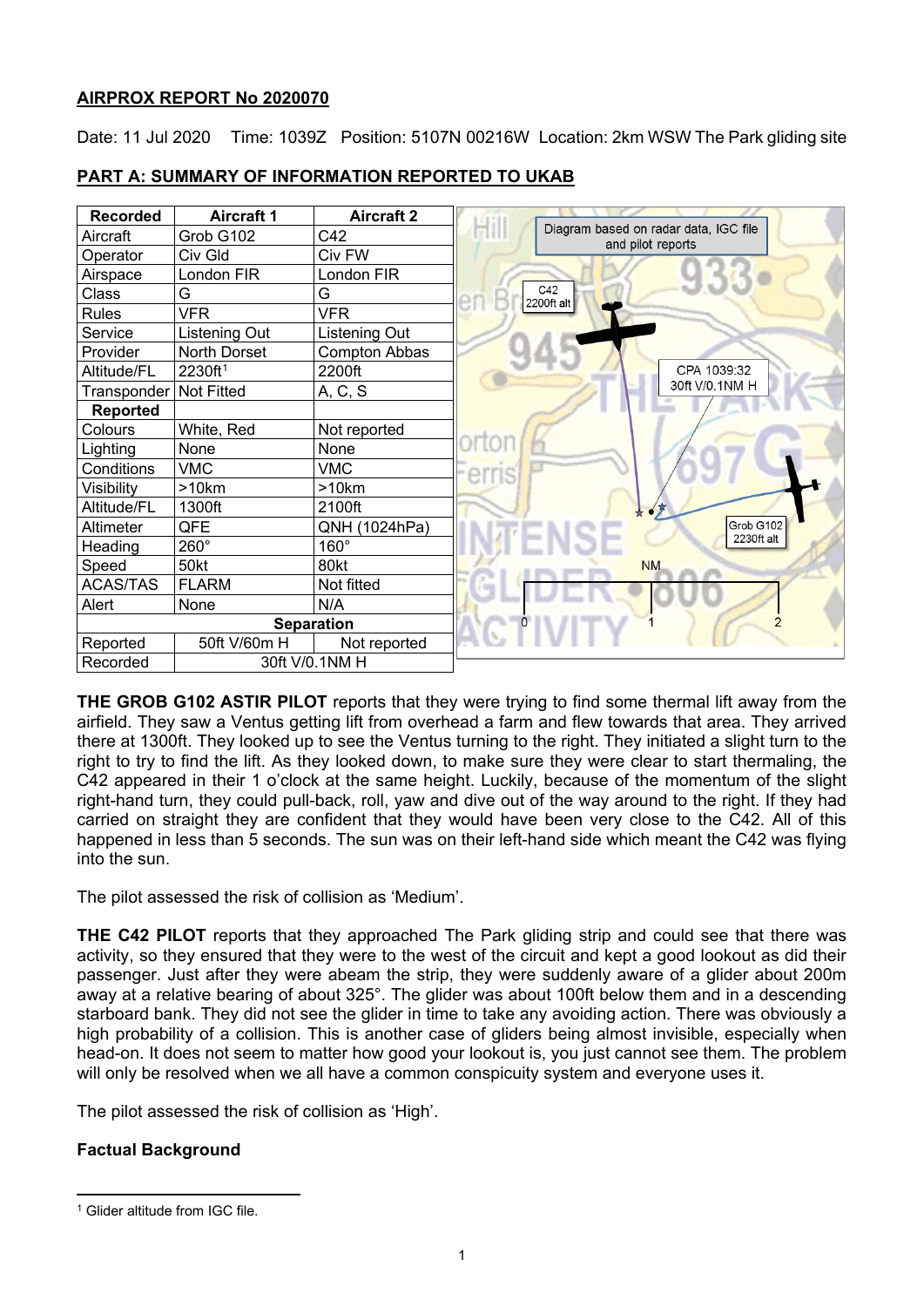The weather at Yeovilton was recorded as follows:

METAR EGDY 111050Z AUTO 30007KT 9999 FEW044/// BKN050/// 18/07 Q1028

## **Analysis and Investigation**

## **UKAB Secretariat**

The Grob G102 and C42 pilots shared an equal responsibility for collision avoidance and not to operate in such proximity to other aircraft as to create a collision hazard.[2](#page-1-0) If the incident geometry is considered as head-on or nearly so then both pilots were required to turn to the right.<sup>[3](#page-1-1)</sup> If the incident geometry is considered as converging then the C42 pilot was required to give way to the Grob G102 glider.[4](#page-1-2)

### **Comments**

## **BGA**

We commend the C42 pilot for his awareness of potential gliding activity at The Park. It is very likely that gliders will be encountered when passing close to an active gliding site on an exceptionally good soaring day such as this was.

### **Summary**

An Airprox was reported when a Grob G102 and a C42 flew into proximity 2km WSW The Park gliding site at 1039Z on Saturday 11<sup>th</sup> July 2020. Both pilots were operating under VFR in VMC, the Grob G102 listening out on the North Dorset frequency and the C42 pilot listening out on the Compton Abbas frequency.

## **PART B: SUMMARY OF THE BOARD'S DISCUSSIONS**

Information available consisted of reports from both pilots, radar photographs/video recordings and reports from the air traffic controller involved. Relevant contributory factors mentioned during the Board's discussions are highlighted within the text in bold, with the numbers referring to the Contributory Factors (CF) table displayed in Part C.

Due to the exceptional circumstances presented by the coronavirus pandemic, this incident was assessed as part of a 'virtual' UK Airprox Board meeting where members provided dial-in/VTC comments.

The Board began by looking at the actions of the Grob G102 Astir pilot: In their search for a good area to fly which was away from their glider site, they noticed a glider thermaling well and had tracked towards it to take advantage of the lift. Whilst looking out to ensure that the airspace was clear to start thermaling, they saw the C42. They had already initiated a slight right turn and managed to increase the separation by tightening that turn. The Grob G102 was equipped with FLARM, the other aircraft was fitted with a transponder, however these two pieces of equipment are incompatible and therefore the FLARM offered no electronic warning system information to the Grob pilot (**CF2**).

The Board then looked at the actions of the C42 pilot. The C42 pilot was aware of the enhanced glider activity in the area and was trying to keep a good lookout for any gliders as they transited to the west of the glider site (**CF1**). Regardless, they saw the G102 too late to take any effective action to increase the separation and it was fortunate that the G102 pilot had already commenced an avoiding action turn away from the C42.

<span id="page-1-0"></span><sup>2</sup> SERA.3205 Proximity.

<span id="page-1-1"></span><sup>3</sup> SERA.3210 Right-of-way (c)(1) Approaching head-on.

<span id="page-1-2"></span><sup>4</sup> SERA.3210 Right-of-way (c)(2) Converging.